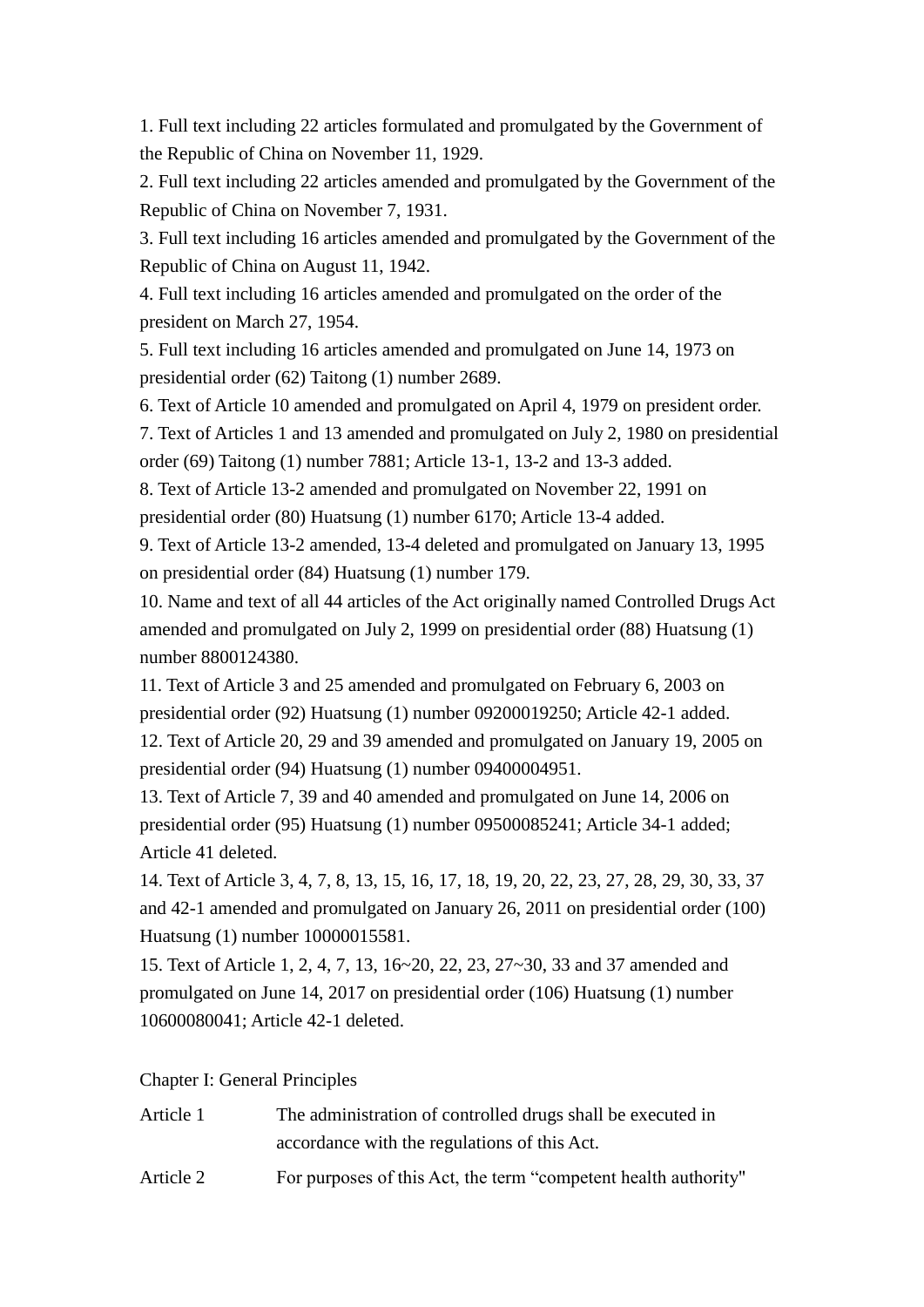shall mean the Ministry of Health and Welfare at the central government level, the municipal governments at the municipal level, and the county/city governments at the county/city level. Article 3 The term "controlled drugs" as used in this Act refers to the following types of drugs: 1. addictive narcotic drugs 2. psychotropic drugs 3. other drugs requiring regulation The controlled drugs mentioned above, shall be classified into four schedules by their potential for habitual use, dependence, abuse, and danger to the society. Said controlled drugs may only be used for medical and scientific purposes. The schedules and items of the controlled drugs shall be reviewed and announced to the public by the Executive Yuan after consideration by the Controlled Drugs Review Committee established by the central competent health authority and published in the Government Gazette. Article 4 The pharmaceutical plant of the Food and Drug Administration (hereinafter "FDA") shall handle the import, export, manufacture and selling of the Schedule 1 and 2 controlled drugs, as necessary, FDA may commission another pharmaceutical firms to manufacture it. The pharmaceutical plant referred to in the preceding Paragraph may be established as a company. The establishment of the said company shall be stipulated by law separately. Regulations concerning the qualifications, conditions, management and other matters of compliance of being the commissioned pharmaceutical firms referred to the first paragraph shall be prescribed by the central competent health authority. Chapter II: Administering and Dispensing of Controlled Drugs Article 5 Controlled drugs may not be administered by other than physicians, dentists, veterinarians, assistant veterinarians, or approved medical or educational researchers. Assistant veterinarians' use of controlled drugs is limited by Article 16 Paragraph 2 of the Veterinarian Law. Article 6 Physicians, dentists, veterinarians, or assistant veterinarians may

not use controlled drug for illegitimate medical purposes.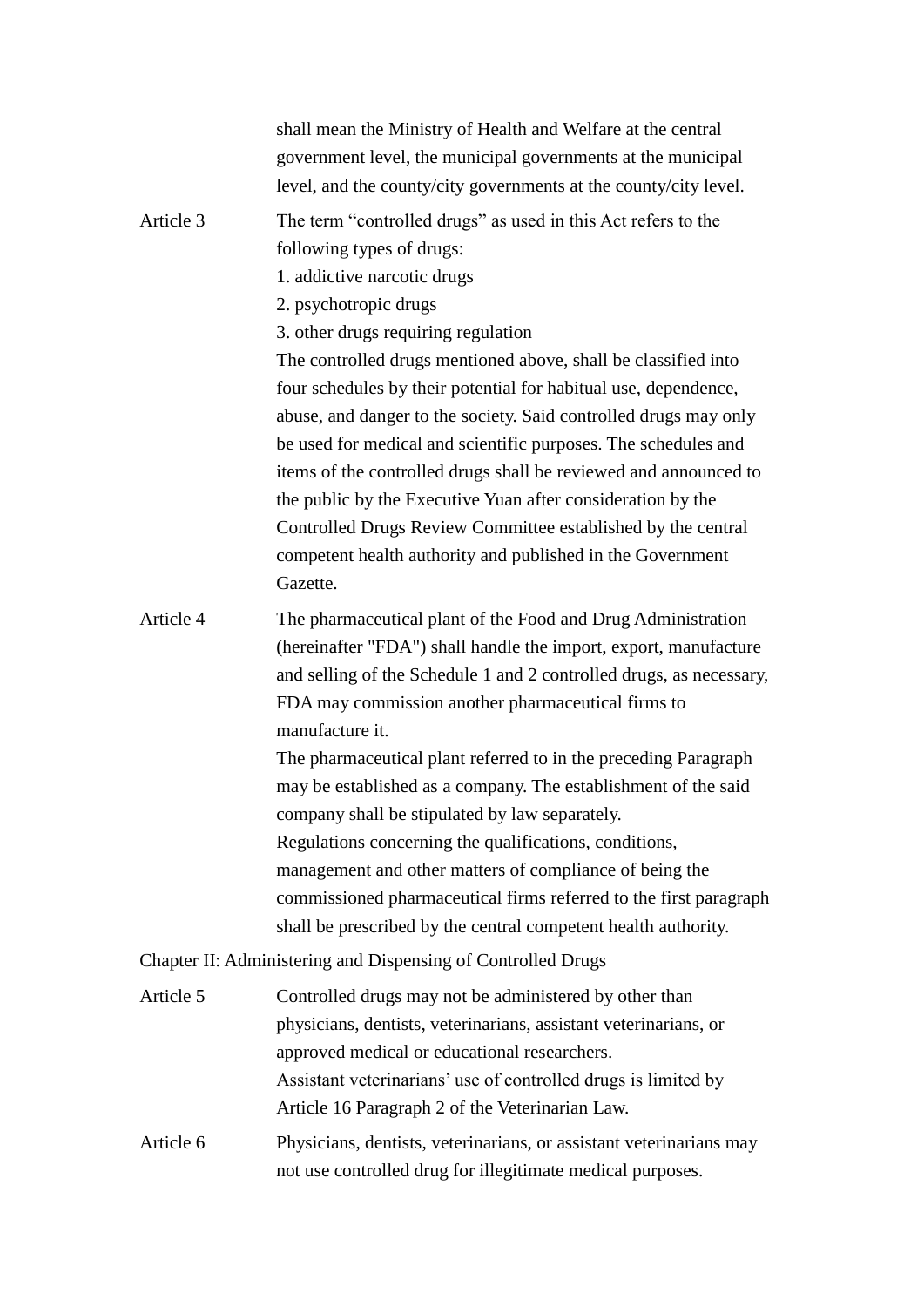|           | Medical or educational researchers may not use controlled drugs<br>on research projects without the central competent health<br>authority's approval.                                                                                                                                                                                                                                                                                                                                                                                                                                                                                                                                                                                                                                                                                   |
|-----------|-----------------------------------------------------------------------------------------------------------------------------------------------------------------------------------------------------------------------------------------------------------------------------------------------------------------------------------------------------------------------------------------------------------------------------------------------------------------------------------------------------------------------------------------------------------------------------------------------------------------------------------------------------------------------------------------------------------------------------------------------------------------------------------------------------------------------------------------|
| Article 7 | Physicians, dentists, veterinarians, or assistant veterinarians may<br>not administer Schedule 1, 2 or 3 controlled drugs or write special<br>prescription form for controlled drugs without the controlled<br>drugs prescription license for the use of controlled drugs issued by<br>the FDA.<br>Any changes in the registered items of the controlled drugs<br>prescription license mentioned in the preceding Paragraph shall be<br>reported to the FDA for the record of the changes within 15 days<br>after the day of the changes made.<br>If the controlled drugs prescription license was lost or damaged, a<br>new one could be obtained by submitting an application to the<br>FDA.                                                                                                                                          |
|           | Regulations governing the issuance, alteration of registration,<br>re-issuance, replacement, and management of the controlled drugs<br>prescription license shall be prescribed by the central competent<br>health authority.                                                                                                                                                                                                                                                                                                                                                                                                                                                                                                                                                                                                           |
| Article 8 | Physicians and dentists administering Schedule 1, 2 or 3<br>controlled drugs shall utilize approved special prescription form.<br>Veterinarians and assistant veterinarians administering controlled<br>drugs shall record in the medical records: the names and addresses<br>of the parties responsible for the animal(s), the species and weight<br>of the animal(s), the treatment dates, symptoms, diagnosis, and<br>the treatment plan. In addition the names, $\frac{d}{d}$ dosage $(s)$ and usage of<br>the prescribed controlled drugs shall be recorded.<br>The specific scope of controlled drugs used in Paragraph 1 and the<br>format and contents of the special prescription form shall be set<br>forth and announced to the public by the central competent health<br>authority and published in the Government Gazette. |
| Article 9 | Only physicians, dentists, pharmacists or assistant pharmacists<br>may dispense controlled drugs.<br>Assistant pharmacists may dispense controlled drugs, but not<br>including said drugs containing narcotic drugs.<br>Physicians and dentists shall dispense controlled drugs according<br>to the regulations set by Article 102 of the Act of Pharmaceutical                                                                                                                                                                                                                                                                                                                                                                                                                                                                         |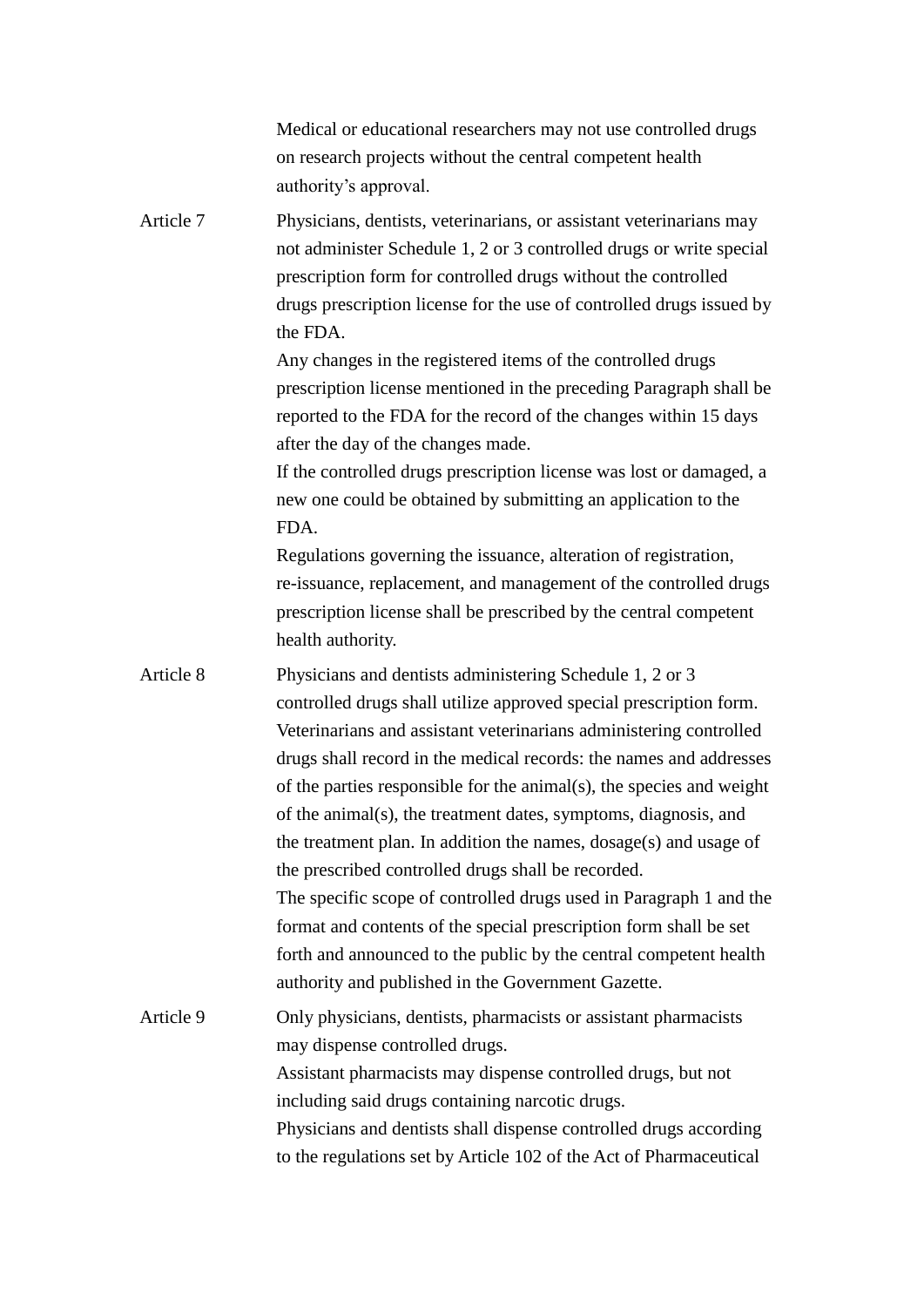Affairs.

| Article 10 | Physicians, dentists, pharmacists, and assistant pharmacists may<br>not dispense Schedule 1, 2 and 3 controlled drugs without<br>utilizing the special prescription form for controlled drugs signed<br>by a physician or dentist.                                                                                                                                                                                                                                  |
|------------|---------------------------------------------------------------------------------------------------------------------------------------------------------------------------------------------------------------------------------------------------------------------------------------------------------------------------------------------------------------------------------------------------------------------------------------------------------------------|
|            | The controlled drugs administered per the above Paragraph shall<br>only be received to persons upon a showing of that person's<br>identity card and upon the person's signature.<br>The special prescription for Schedule 1 and 2 controlled drugs<br>shall not be refilled.                                                                                                                                                                                        |
| Article 11 | When supplying drugs, containing ingredients of controlled drugs,<br>designate only by physicians, pharmacists and assistant<br>pharmacists, the supplier shall maintain a detailed record of the<br>names, addresses of the receivers, the amount received, and the<br>date of receipt. Transfers recorded in medical records by medical<br>institutions are exempt from this requirement.                                                                         |
| Article 12 | Without the approval of the central competent health authority,<br>medical institutions may not use Schedule 1 and 2 controlled<br>drugs for the treatment of addiction to controlled drugs<br>(hereinafter "drug addiction").                                                                                                                                                                                                                                      |
| Article 13 | The FDA may use the drugs confiscated by judiciary agencies or<br>the seizure authorities for the purposes of medical and scientific<br>research.                                                                                                                                                                                                                                                                                                                   |
|            | Chapter III: Import, Export, Manufacture and Selling                                                                                                                                                                                                                                                                                                                                                                                                                |
|            | Article 14 The position of "Controlled drugs managers" shall be established<br>to manage the inventory of controlled drugs in each of the<br>following types of institutions: medical institutions, drug stores,<br>medical and educational research laboratories, veterinarian<br>medical institutions, pasturage veterinarian institutions, human<br>medicine manufactures, veterinary medicine manufactures, human<br>medicine sales, veterinary medicine sales. |
|            | In addition to the physicians, dentists, or pharmacists appointed                                                                                                                                                                                                                                                                                                                                                                                                   |

by medical institutions and pharmacies, the qualifications of other controlled drugs managers shall be prescribed by the central competent health authority.

When buying controlled drugs, which do not include narcotic drugs, medical institutions and drug stories may appoint assistant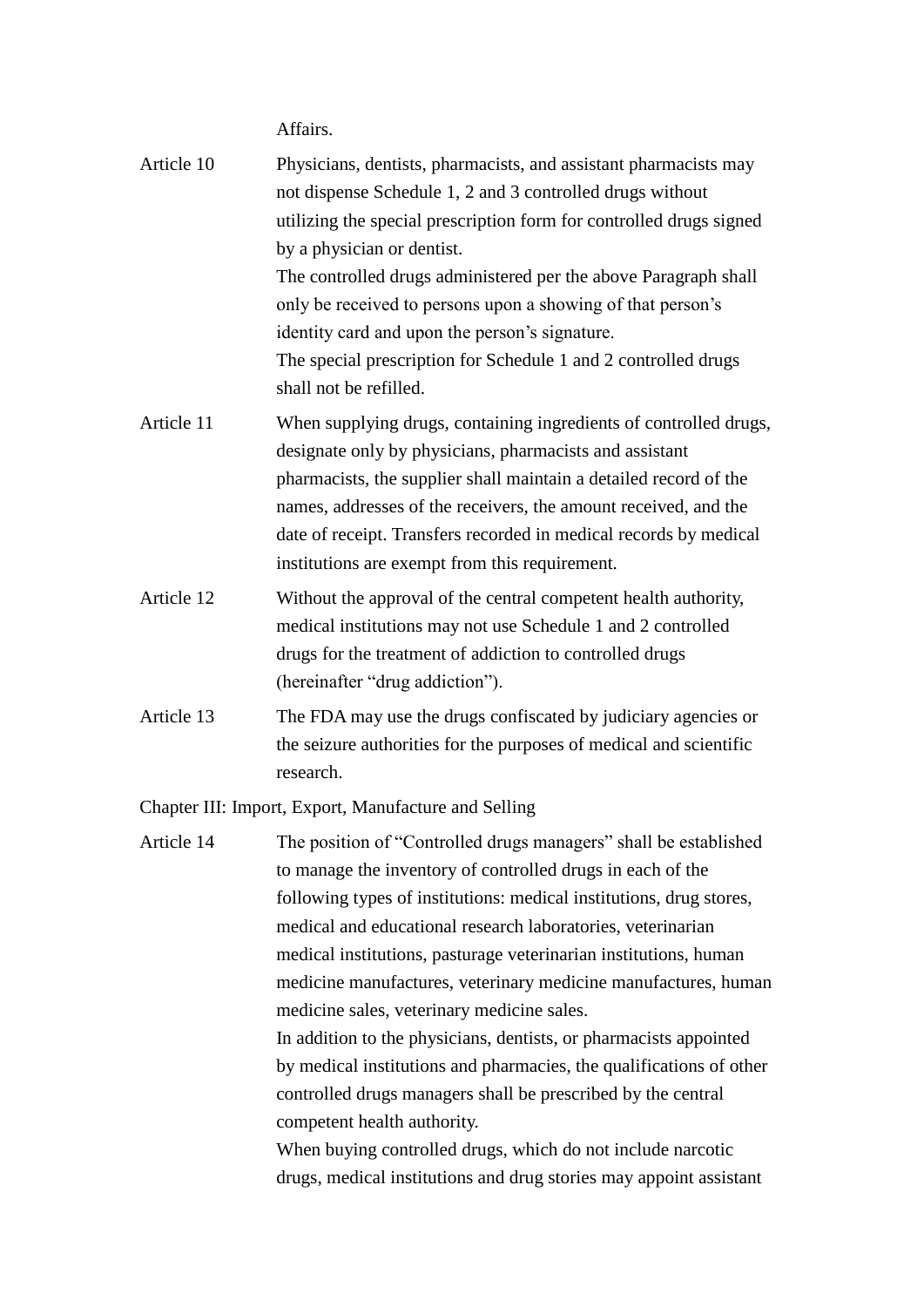pharmacists as controlled drugs managers.

Article 15 A person with any of the following conditions may not hold the position of controlled drugs managers; if in the course of their employment they become subject to such conditions they shall be removed as a controlled drugs manager. 1. Convicted under the controlled drugs related laws and released from the confinement imposed for that conviction less than three years prior to their appointment as a controlled drugs manager. 2. Persons who are subjects to the commencement of guardianship or assistantship and have not yet revoked those orders or addiction to drugs. Article 16 The import, export, manufacture, selling or purchasing of controlled drugs shall follow the following procedures and guidelines: 1. The pharmaceutical plant listed in Article 4 Paragraph 1 may handle the export, import, manufacture and sales of Schedule 1 and 2 controlled drugs. 2. The commissioned pharmaceutical firms listed in Article 4 Paragraph 1 may manufacture the Schedule 1 and 2 controlled drugs. 3. Human medicine manufactures or veterinary medicine manufactures may handle the buying and export of the raw materials of controlled drugs, and the export, manufacture or sales of Schedule 3 and 4 controlled drugs. 4. Human medicine companies or veterinary medicine companies may handle the import, export or transfer of Schedule 3 and 4 controlled drugs. 5. Medical institutions, drug stores, veterinarian institutions, pasturage veterinarian institutions and research laboratories may purchase controlled drugs. The institutions and companies mentioned in the preceding Paragraph shall apply to the FDA for registration and obtain controlled drugs registration license. Upon a change of circumstances regarding the registration mentioned in the preceding Paragraph, the registrants shall notify the FDA regarding the changes within 15 days. Controlled drugs registration licenses shall not be lent to other people nor shall the ownership be transferred.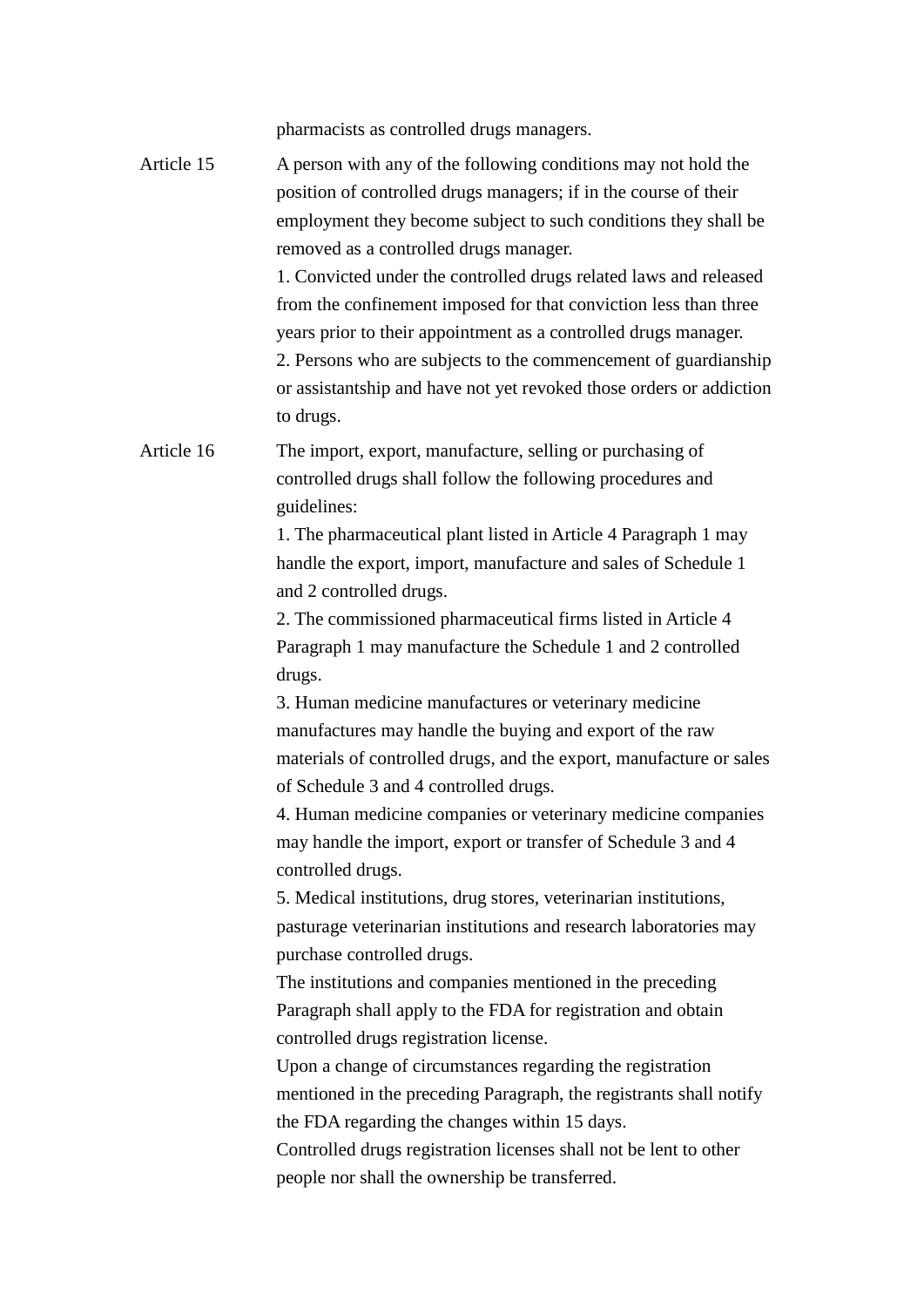Regulations governing the issuance, alteration of registration, re-issuance, replacement, revocation, annulment and management of the controlled drugs registration license shall be prescribed by the central competent health authority.

- Article 17 The FDA shall make an estimate of the amount of Schedule 1 and 2 controlled drugs that will be needed each year. That estimate shall be submitted to the central competent health authority for ratification.
- Article 18 The FDA shall report the monthly increase and decrease of stocks, and the current inventory amount of Schedule 1 and 2 controlled drugs to the central competent health authority, which shall make an annual public announcement and publish it in the Government Gazette.
- Article 19 Pharmaceutical plant listed in Article 4 Paragraph 1 shall apply to the FDA for a permit to import or export of Schedule 1 and 2 controlled drugs.

The import and export ports of entry and exit as used in the preceding Paragraph shall be approved by the central competent health authority.

- Article 20 Besides obtaining the drug permit license as prescribed in Article 39 of the Act of Pharmaceutical Affairs, the import, export and manufacturing of Schedule 3 and 4 controlled drugs shall apply to the FDA for a permit on a batch by batch basis. However, if the actions are permitted by the central competent health authority because of special demand, they shall be exempted.
- Article 21 When selling controlled drugs, the names of purchasers and their institutions, organizations, the person in charge, the registration numbers, purchased amount, and dates shall be recorded in detailed records and shall be kept together with the receipt containing the purchasers' signature.
- Article 22 The FDA may allocate and limit the amount of Schedule 1 and 2 controlled drugs sold, and the regulations governing such sales shall be prescribed by the central competent health authority.

## Article 23 A permit shall be applied for and issued from the FDA prior to domestically transporting Schedule 1 and 2 controlled drugs. However, a transporter handling the destruction of the above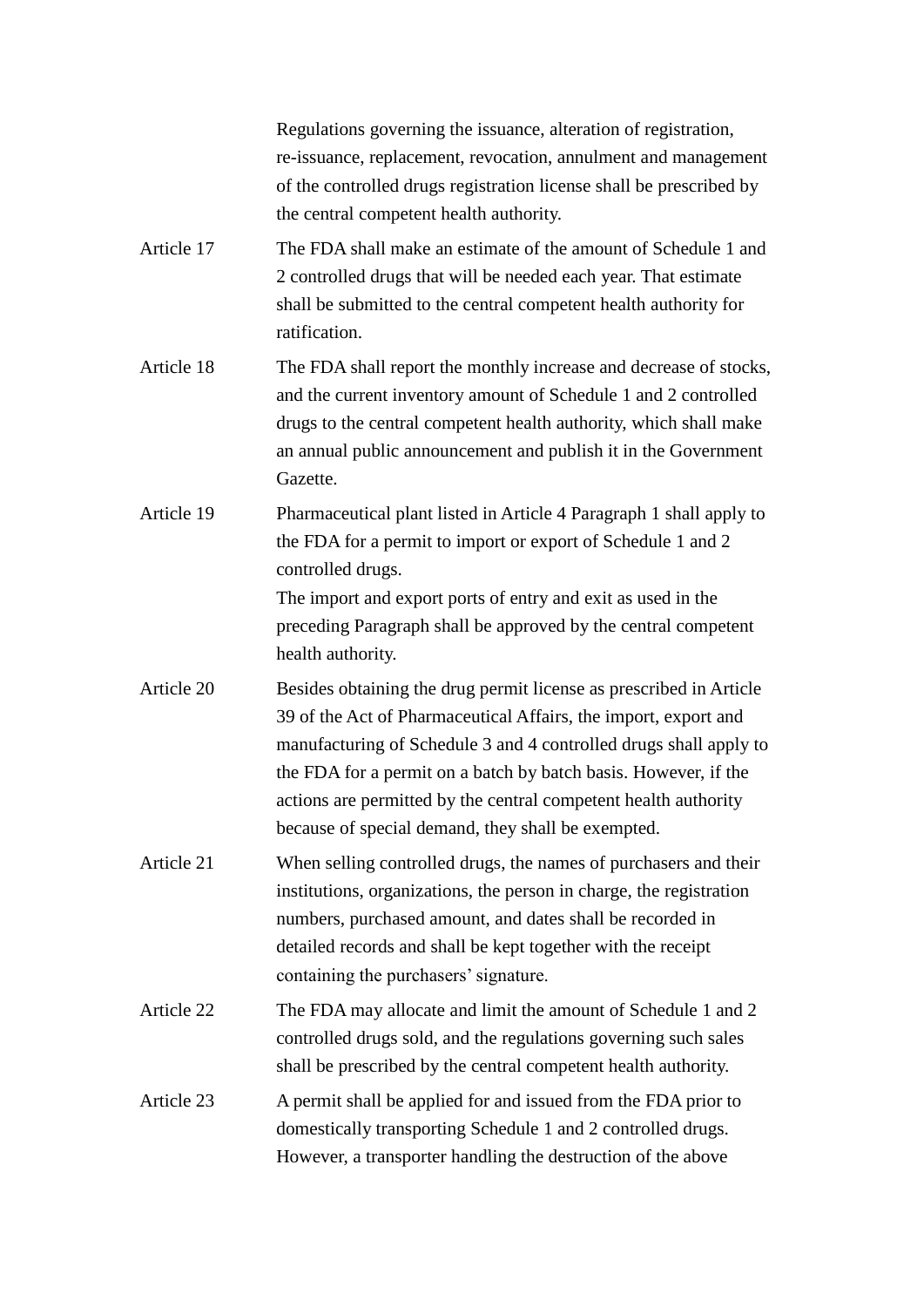mentioned drugs with the local competent health authority's certificate shall be exempted.

- Article 24 Controlled Drugs shall be under the safekeeping of the business department. Schedule 1, 2 and 3 controlled drugs shall be kept and locked in special storage cabinets.
- Article 25 The labels of controlled drugs shall bear the schedule, written warnings in Chinese and alert signs or colors. Said labeling in the case of narcotic drugs shall bear the sign of narcotic drugs in Chinese.

The signs of the schedule of the controlled drugs and narcotic drugs mentioned in the preceding Paragraph shall be prescribed by the central competent health authority.

Chapter IV: Control

Article 26 A person who has obtained a controlled drugs registration license shall apply for the local competent health authority's approval to destroy controlled drugs. Such destruction shall be in the presence of that the local competent health authority. The residue of the controlled drugs from the dispensing and administering of a registrant shall be destroyed by its manager and related people, and records kept for future reference. Article 27 Upon the loss of controlled drugs, the responsible manager shall immediately report the loss to the local competent health authority for inspection, and submit relevant documents from the local competent health authority to the FDA within 7 days. When all or part of the lost controlled drugs is seized, the same procedures shall be followed. If the loss of controlled drugs referred to in the preceding Paragraph, includes loss due to mislaying, theft and other criminal cases, the reporting party shall enclose the documents of the report of the loss to the local police agencies. Article 28 A person who has obtained a controlled drugs registration license shall maintain records at their business department. Said records shall include the daily increase and decrease of stocks, destruction, loss and inventory of controlled drugs. The records mentioned in the proceeding Paragraph shall follow the regulations of the central competent health authority concerning both methods and timeliness. Periodical reports shall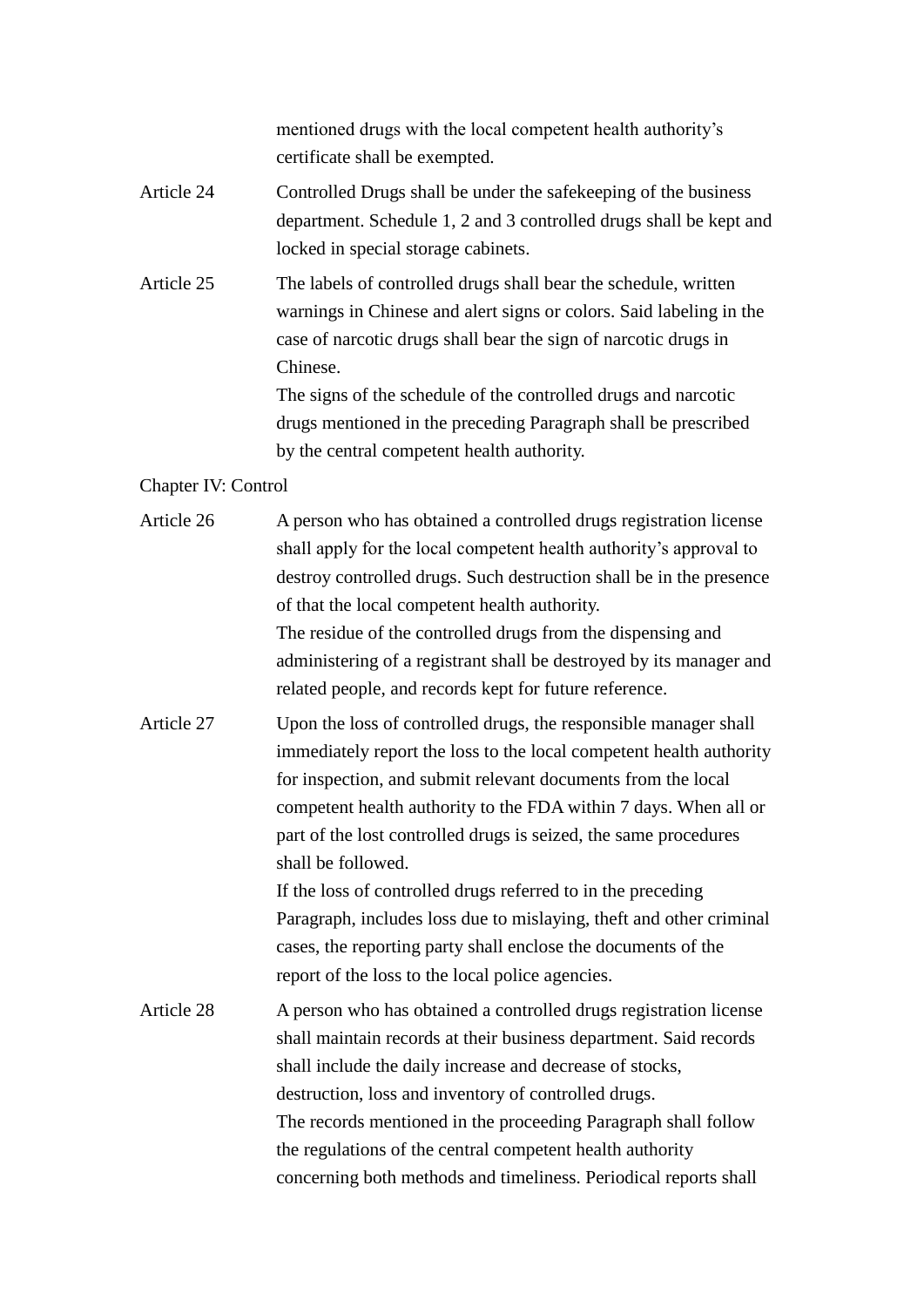|            | be made to the local competent health authority and the FDA.                                                                                                                                                                                                                                                                                                                                                                                                                                                                                                                                                                                                                                                                                                                                                                                                                                                                                                                                                                                                                                                                                                                                                                                                                                                                                                                |
|------------|-----------------------------------------------------------------------------------------------------------------------------------------------------------------------------------------------------------------------------------------------------------------------------------------------------------------------------------------------------------------------------------------------------------------------------------------------------------------------------------------------------------------------------------------------------------------------------------------------------------------------------------------------------------------------------------------------------------------------------------------------------------------------------------------------------------------------------------------------------------------------------------------------------------------------------------------------------------------------------------------------------------------------------------------------------------------------------------------------------------------------------------------------------------------------------------------------------------------------------------------------------------------------------------------------------------------------------------------------------------------------------|
| Article 29 | A person who has obtained a controlled drugs registration license<br>shall follow the following procedures in the event of having their<br>practice license, drug company permission license, registration<br>license or other authorizing documents revoked, cancelled or<br>suspended:<br>1. Report the increase and decrease of stocks, destruction loss and<br>inventory to the local competent health authority and the FDA<br>within 15 days of the start of the revocation, cancellation or<br>suspension.<br>2. Books, receipts and special prescription forms for controlled<br>drugs shall be kept by the original persons in charge.<br>3. The inventory of controlled drugs of a person whose license is<br>revoked, canceled, shall be transferred to other registrants within<br>60 days of the reporting date prescribed in Subparagraph 1. A<br>report shall then be made to the local competent health authority<br>and the FDA for their inspection. In the alternative, a report shall<br>be made to the local competent health authority, and after the<br>controlled drugs are destroyed with the presence of the local<br>competent health authority, a report shall be made to the FDA for<br>inspection.<br>4. Registrants who are suspended shall handle the inventory in<br>accordance with the preceding Paragraph or retained by<br>themselves. |
| Article 30 | Upon an application to permanent or temporary suspend their<br>business related to controlled drugs, a registrant shall follow these<br>procedures:<br>1. Report the increase and decrease of stocks, destruction, loss and<br>inventory to the local competent health authority and the FDA.<br>2. A registrant applying to permanently suspend business shall<br>transfer the inventory of controlled drugs to other registrants, and<br>report to the local competent health authority for that agency's<br>inspection, or in the alternative destroy the inventory of controlled<br>drugs and file a report of such action with the local competent<br>health authority for their inspection prior to the suspension of the<br>business.<br>3. A registrant applying for temporary suspension shall handle the<br>inventory according to the preceding Subparagraph or retain the                                                                                                                                                                                                                                                                                                                                                                                                                                                                                       |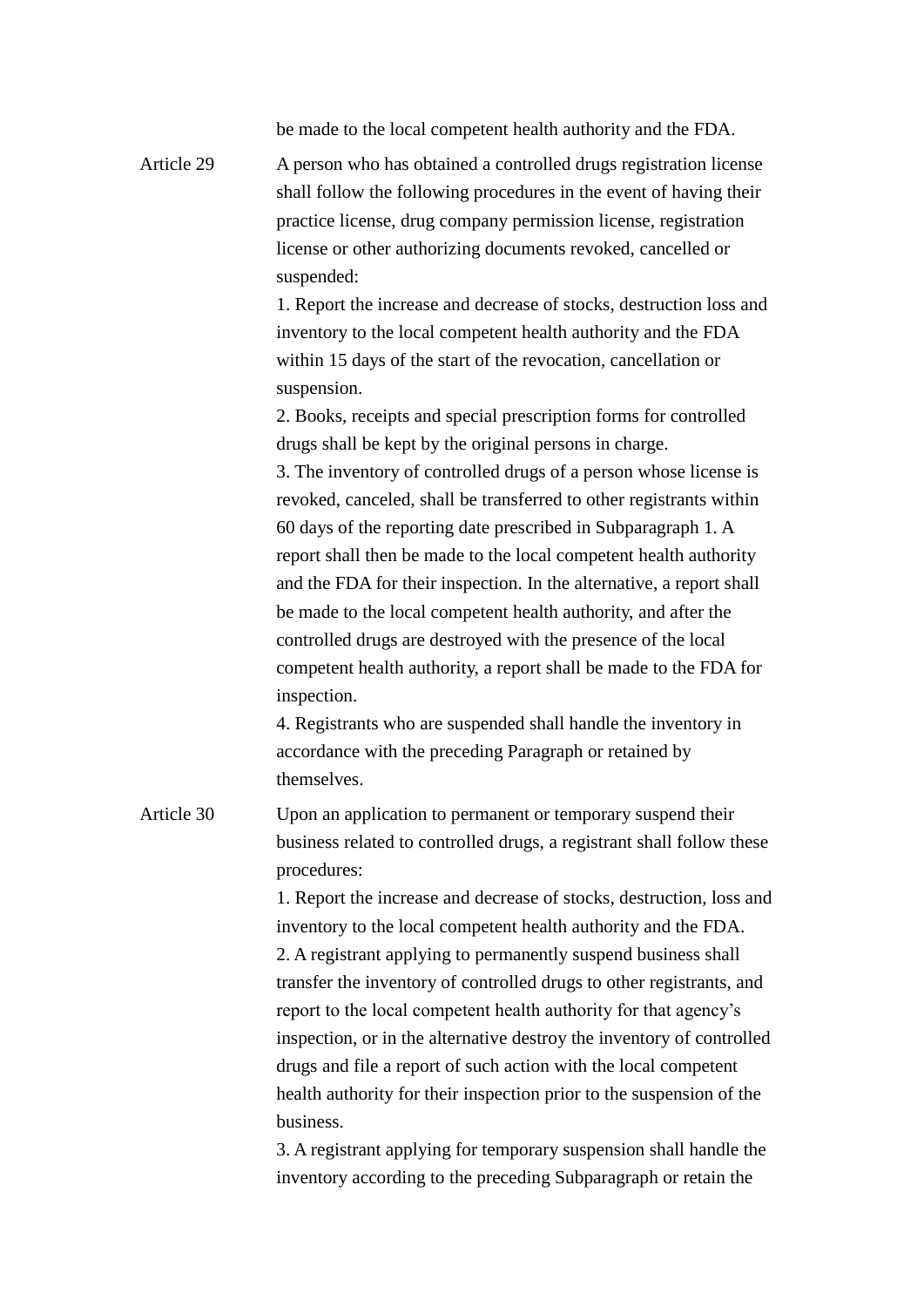stock of controlled drugs in their safekeeping. Upon permission for permanent or temporary suspension of business or upon the acceptance of the application referred to in Subparagraph 1 of the preceding Paragraph, the local competent health authority shall submit to the FDA a report and notification as soon as possible.

- Article 31 Schedule 1 and 2 controlled drugs shall not be lent and transferred. However, transfer as prescribed by the preceding two Articles shall be permitted.
- Article 32 The books, receipts and special prescription forms for controlled drugs required by this Act shall be retained for 5 years.
- Article 33 The competent health authorities and the FDA may inspect and oversee the import, export, manufacture, selling, purchasing, administering, dispensing, and management of controlled drugs. Upon a showing of proper documentation the inspectors may sampling for testing. Said samples shall be limited to the amount of controlled drug needed for examination.
- Article 34 All government bodies and related agencies shall set aside a budget for publicizing the danger of abusing controlled drugs and information concerning relevant laws. Government agencies may request the assistance from public welfare groups in these endeavors.

The competent health authorities of all levels or medical institutions, mental rehabilitation institutions, or relevant welfare groups appointed by the central competent health authority may establish consulting groups aimed at the prevention and cure of drug addiction.

- Article 34-1 The central competent health authority, to monitor and regulate drug misuse and to conduct early warning public education, should set up monitoring and early warning reporting systems, and reward medical and other related organizations, groups and personnel that report drug misuse cases; regulations about the subjects to report to, reporting content and procedures and related rewarding measures are set up by the central competent health authority.
- Article 35 The competent health authorities of all levels, and medical institutions and mental rehabilitation institutions appointed by the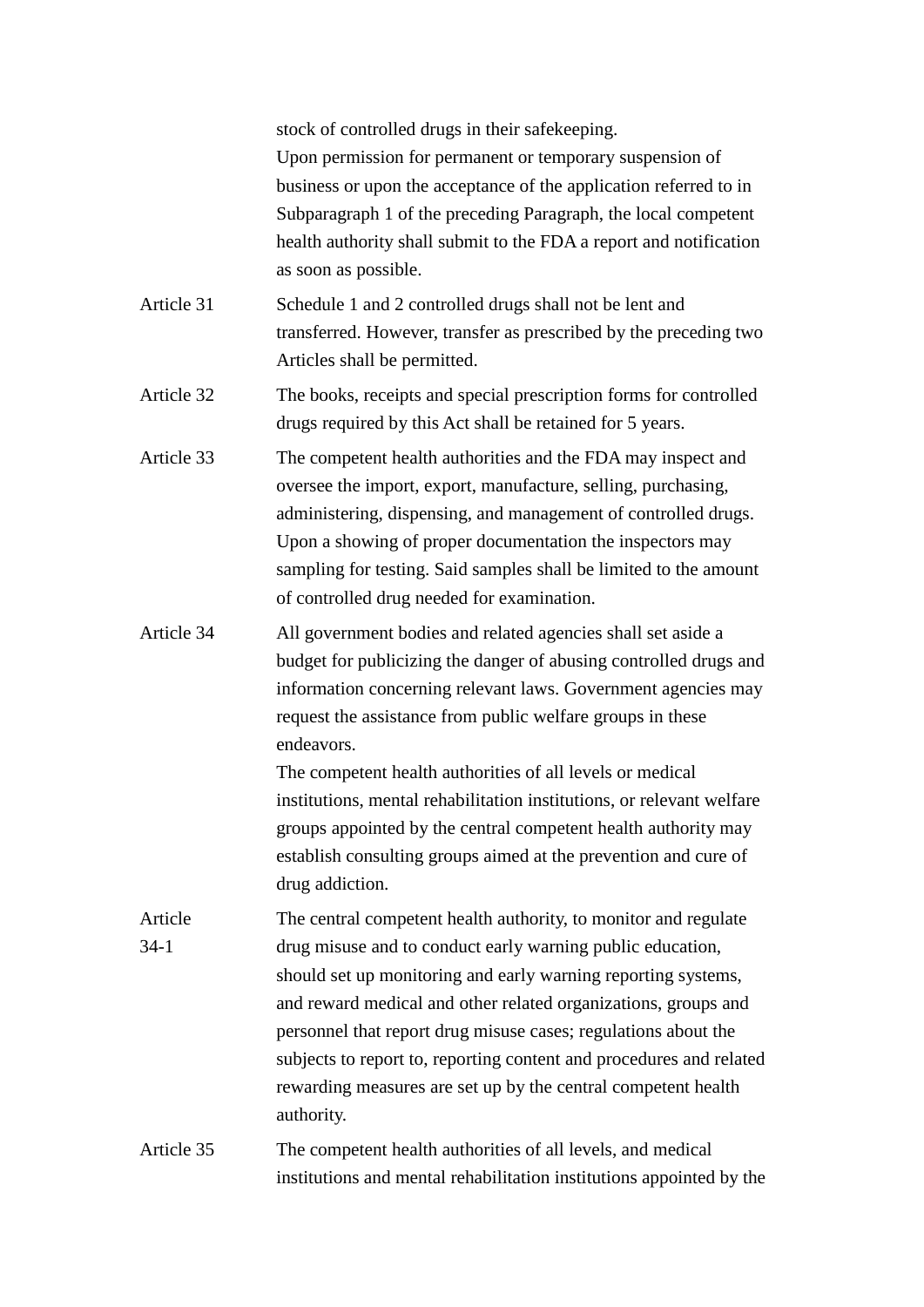central competent health authority may as needed assign special personnel in consulting services for drug addiction prevention and cure.

Article 36 The central competent health authority may, upon consideration of the situation, suspend physicians, dentists, pharmacists, assistant pharmacists, veterinarians, assistant veterinarians, who violate this Act. Said suspensions may involve both fine and suspension of the authority to write prescriptions, administering or dispensing controlled drugs. Said punishments may extend from 6 months to 2 years starting from the date of penalty assessment. A person who is prosecuted for violating the Statue for Narcotics Hazard Control shall be suspended from writing prescription, administering or dispensing controlled drugs from the start of prosecution. If acquitted, the person may apply for restoration of rights.

## Chapter V: Penal Provisions

| Article 37 | Fines between 150,000 NT dollars and 750,000 NT dollars shall         |
|------------|-----------------------------------------------------------------------|
|            | be imposed due to one of the following facts:                         |
|            | 1. Import, export and sales of Schedule 1 and 2 controlled drugs      |
|            | by pharmaceutical plant that are not authorized in Article 4          |
|            | Paragraph 1                                                           |
|            | 2. Manufacture of Schedule 1 and 2 controlled drugs by                |
|            | pharmaceutical plant or commissioned pharmaceutical firms that        |
|            | are not authorized in Article 4 Paragraph 1.                          |
|            | 3. A person who violates Article 5 or Article 9.                      |
| Article 38 | A person who violates Article 20 or Article 26 Paragraph 1 shall      |
|            | be fined 150,000 to 750,000 NT dollars.                               |
|            | The controlled drugs manager of an organization that violates         |
|            | Article 26 Paragraph 1 shall also fined as prescribed in the          |
|            | preceding Paragraph.                                                  |
| Article 39 | A person importing, exporting, manufacturing, selling, purchasing     |
|            | Schedule 3 and 4 controlled drugs who fails to obtain a               |
|            | registration license in accordance with Article 16 Paragraph 2, or    |
|            | violates Article 6, Article 7 Paragraph 1, Article 8 Paragraph 1 and  |
|            | 2, Article 10 Paragraph 1 and 3, Article 12, Article 21, Article 24,  |
|            | Article 27, Article 28 Paragraph 1, Article 29, Article 31 or Article |
|            | 32, or the inspected who violates Article 33 or the penalty ordered   |
|            | by the central competent health authority in accordance with          |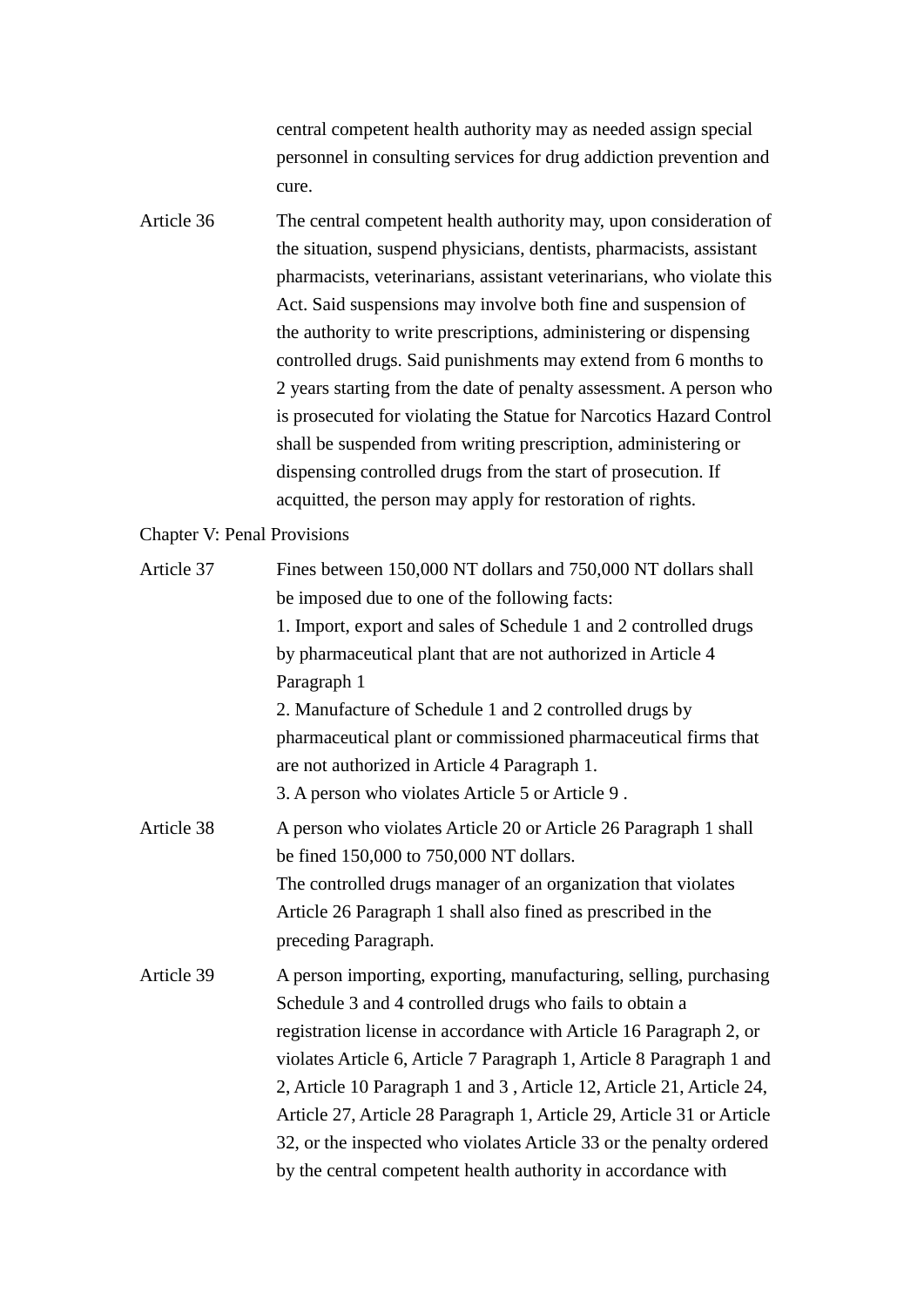Article 36 shall be fined 60,000 to 300,000 NT dollars, and any party who violates Article 33 may be subject to further inspection. The controlled drugs manager of an organization that violates Article 21, Article 24, Article 28 Paragraph 1, Article 31 or Article 32 shall be fined as prescribed in the preceding Paragraph. To violate Article 6, Article 8 Paragraph 1 and 2, Article 10 Paragraph 1 and 3, Article 27, or the penalty executed by the central competent health authority in accordance with Article 36, the institutions or persons in charge of an institution shall also be fined as prescribed in Paragraph 1. Upon violating Article 12, the party shall also be fined as prescribed in Paragraph 1. In addition to the punishment under Paragraph 1, a person who gravely violates Article 6, Article 7 Paragraph 1 or Article 12 may be subject to cancelled of their registration license, physician certificate, dentist certificate, veterinarian certificate or assistant veterinarian certificate or prescription license for the use of controlled drugs. Said actions may be carried out by the original certificate or license issuing agencies. Article 40 Failing to appoint a controlled drugs manager in accordance with Article 14 Paragraph 1, or failing to change the registration information in accordance with Article 7 Paragraph 2 and Article 16 Paragraph 3, or violating Article 10 Paragraph 2, Article 11,

Article 16 Paragraph 4, Article 23, Article 25, Article 26 Paragraph 2 or Article 28 Paragraph 2 shall be fined 30,000 to 150,000 NT dollars. The controlled drugs manager of an organization that violates Article 28 Paragraph 2 shall be fined as prescribed in the preceding Paragraph. The institutions or persons in charge who violates Article 10 Paragraph 2 or Article 26 Paragraph 2 shall also be fined as prescribed in Paragraph 1. Article 41 (Deleted)

Article 42 The fines prescribed in this Act shall be deposited directly to the competent health authorities of the special municipalities or of counties (cities). However, a person who violates Article 7, Article 16 Paragraph 2 to 4, Article 20 or Article 23, or the